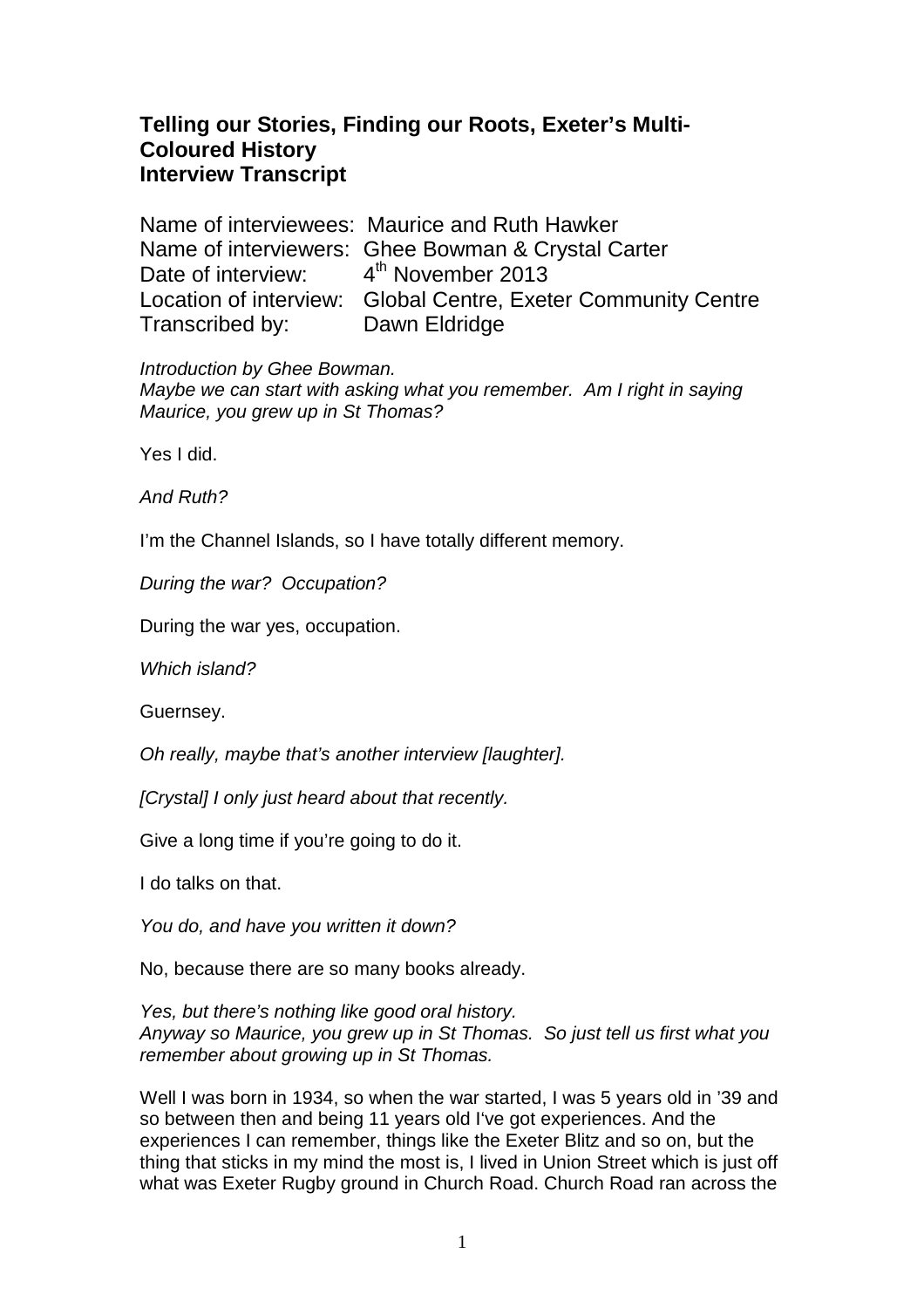top of our street and at the end of it was all the rugby ground. Back in those days it was more an athletics track as well. But when the Americans came to the UK, quite a few came down to St Thomas and were actually stationed at the County ground which was a big shock to us because quite honestly, we'd never seen black people before and all of a sudden there was masses of them, and we got used to them because they used to drive up and down our road because they used to have a depot down at Marsh Barton, which wasn't a trading estate then of course, the only thing down there was a greyhound track, just waste ground.

## So it wasn't a cattle market at that stage?

Yes it was, I think that part of the cattle market was taken over as part of the store for the American armies, similar to the one that eventually finished up in Countess Wear. And all day long they were out in their typical American jeeps, they'd race up and down our street, all day long up and down, and the Americans weren't very fussed about how many people they had in the jeep at any one time, they would sit on the bonnet and the back. We got quite friendly with them actually. There were a few white Americans there but not too many, they were nearly all black. We got so used to seeing them about but of course, they couldn't go beyond Exe bridge. They were limited to just staying in St Thomas, they couldn't go up to the other side of the city at all, just the white Americans. And because I was, well I am, in the Salvation Army and was brought up in the Salvation Army, and I remember that the Salvation Army had their own church down at St Thomas right next to the County ground, the American base.

#### It's not still there?

Yes, it is, but it's not the Salvation Army, normally it's the karate club or something, right next to the Salvation Army which is this building. And I remember the American black and white soldiers couldn't worship together and so the Salvation Army set up a service on a Sunday afternoon just for the black American servicemen and what drew my attention to it because that man there, is a man called Didham, D-I-D-H-A-M, who wasn't running the Salvation Army there, but was running the one that's now still in Friar's Gate, and he did a terrific amount during the war, in fact he eventually got a certificate from the city council acknowledging all the work that he did. But he used to go down there as well on a Sunday afternoon, down to St Thomas, conducting services for black Americans. And I think they were very appreciative of it as well.

### In this photo, Maurice, I'd say there's about 20 of them, and they are sort of sitting in pews in rows and they are quite smartly dressed...

Oh yes, when they weren't working they were very smart.

What were they wearing when they worked, then?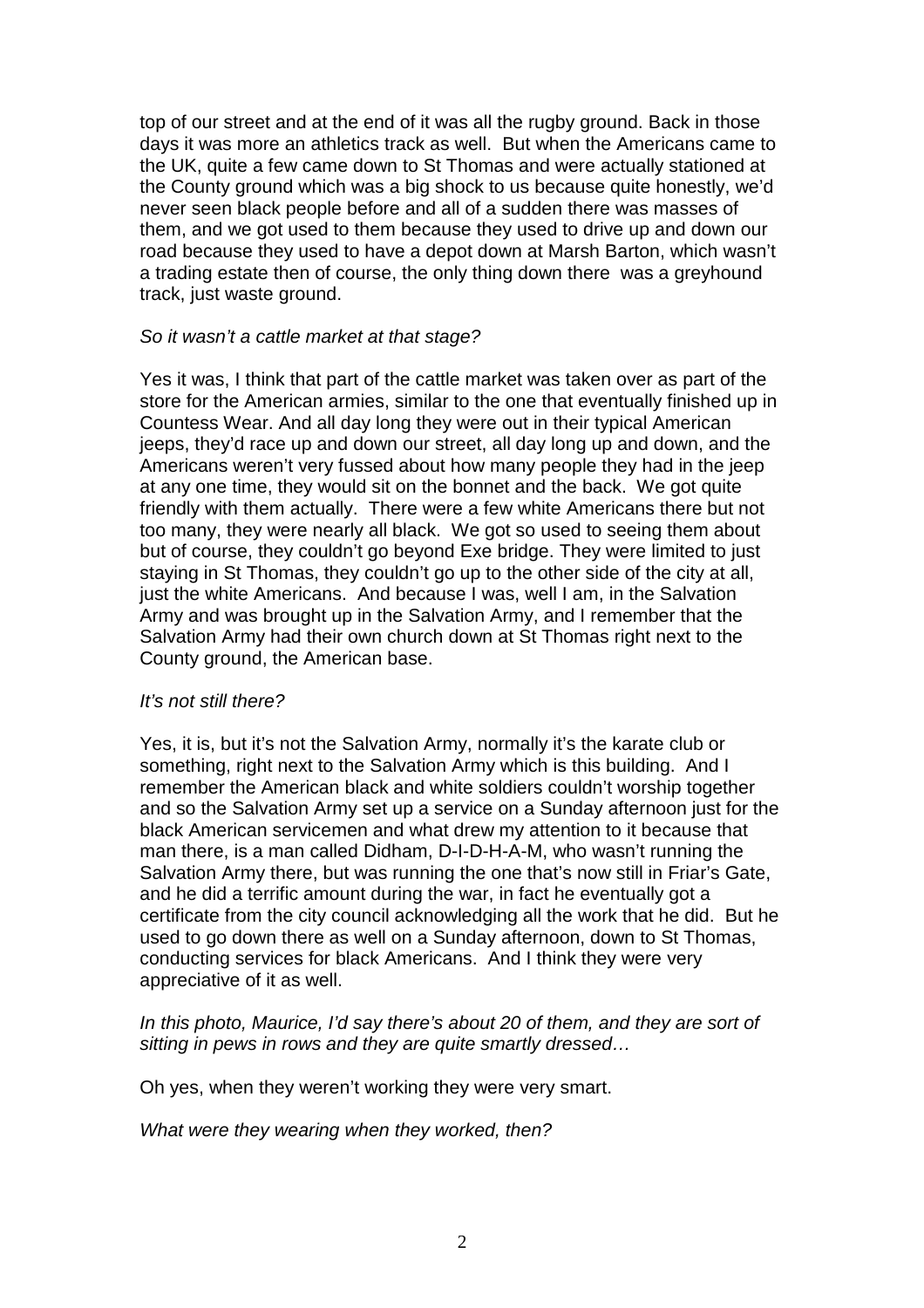Well if you've seen the old American films, the old fatigues and the baseball type hats which we'd never seen before, that sort of thing. They were always quite clean, all the uniforms but to us it didn't make sense. And the other thing we had, you see, right opposite where I lived was St Thomas school, and we used to have things like the Home Guard doing their parades there, we used to watch them. And compared to the uniforms of the Home Guard and people like that, the Americans were very posh. So it was quite a lively time. And they used to come around looking for the girls.

## And did they find any?

Well, next door to us, where we lived, were two girls I suppose one would have been 17 and one perhaps 19 or 20, and we'd be sitting on the curb outside the house, and they'd come down and they got to know one of the girls, and they used to come up and ask us if the girls were home. So the first thing we said was: "any gum chum?" Get the gum, and then say 'no'. [laughter] Silly memories, really.

### And do you think these two girls were interested in them?

Well, I don't know if they ever went out with them, but everybody was friendly with them. I mean they became part of the community in that very small area, so eventually we just almost forgot they were black really, I suppose, looking back on it, they were just American soldiers. And we didn't see so many white Americans of course.

#### But you said you saw some, so were they the officers?

I think they maybe had black officers, but there were white Americans around and I'm not quite sure what they did. We could see them occasionally coming down, I can't remember seeing the white Americans coming down in the jeeps with black Americans. They always seemed to be separate what I can remember about it. But there were some, but I can't remember too much about this, but the Americans also had another camp at St James Park, Exeter City football ground.

### Really? That's the first time I've heard that. I know they were at Topsham Road Barracks.

Well I understand they were at St James Park as well.

Oh that's interesting because we interviewed somebody who grew up in Newtown, a few years older than you, and he remembers going to St James Park – he didn't say the year did he? – and saw an American football game.

That's right, yes.

I wonder if they were stationed there, that's interesting.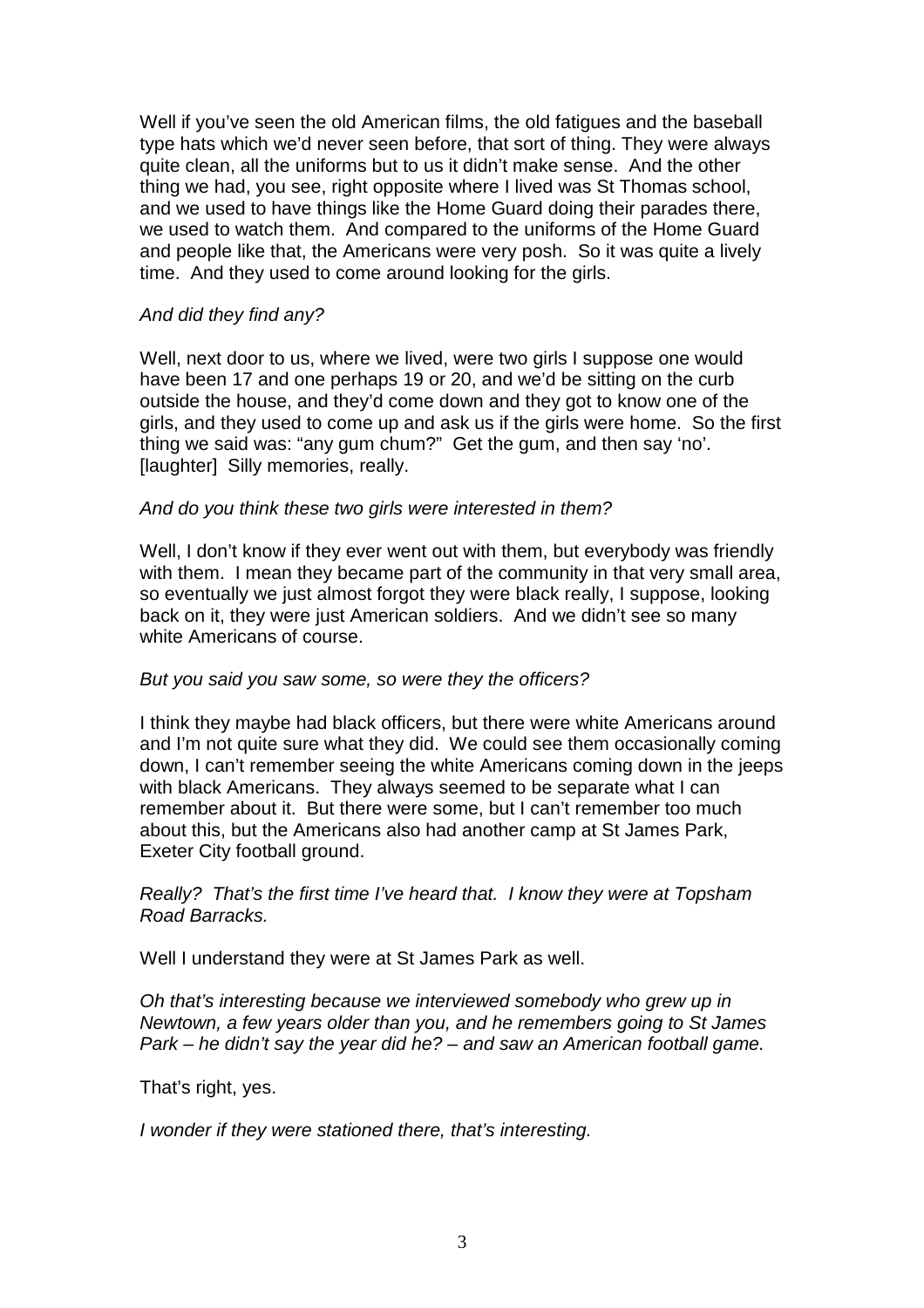I think they were because obviously the ground was taken over at the start of the war, and I believe that when the Americans came, as I say for me it was foreign territory then because we never went up, well we had the Blitz and everything so we didn't go over there. But I understand the Americans were there as well, at County grounds at St James Park.

## And were you being told that they were kept apart the white guys, the black guys by military police?

Yes, I don't know about the military police, I can't recall... I can remember the military police up and down the road in their white helmets and white belts and white gaiters and these long truncheons they used to carry with them, but I can't remember if they were on the bridge or not. But I do know the black Americans couldn't go over the bridge to the other side, to the city.

### And do you have any idea how they felt about that?

Well not really, I suppose I was a bit too young to know.

### I think they arrived in '42, so you'd have been eight.

It was after the Blitz I think. We had a big air-raid shelter outside of our house in the middle of the road, brick-built thing where you went in one side and you came out the other and some of the… I'm not saying I was more sensible, but perhaps a coward, but they used to play a game going down the path, going through the railway shelter one side and coming out the other and trying to beat the jeeps or people in cars or bicycles, although there weren't too many cars about then. Just part of growing up really.

## It sounds like an interesting time to grow up.

It really was, well it was, I thoroughly enjoyed it in a way. The Blitz, the emergency kitchens in the school hall and all that sort of thing. Didn't know… you see by the time the war started, I was five years old and I didn't know really a lot about anything else. Just mainly between 5 and 10, it was just war years. Things changed: towards the end of the war we used to see prisoners around mainly Italian, I think. Didn't take any notice of it really.

## Do you know what they were doing?

Well there was a big camp just outside of Exeter, prison where – it used to be an open prison after the War – Haldon Forest? And before that it was a prisoner of war prison, so presumably… I don't know where they came from. I know that at the Salvation Army towards the end of the war, we'd find some of them at our worship on the Sunday, so they must have been fairly local, because they couldn't walk in from Haldon.

## [Ruth]

Didn't you say your dad brought home a couple for meals.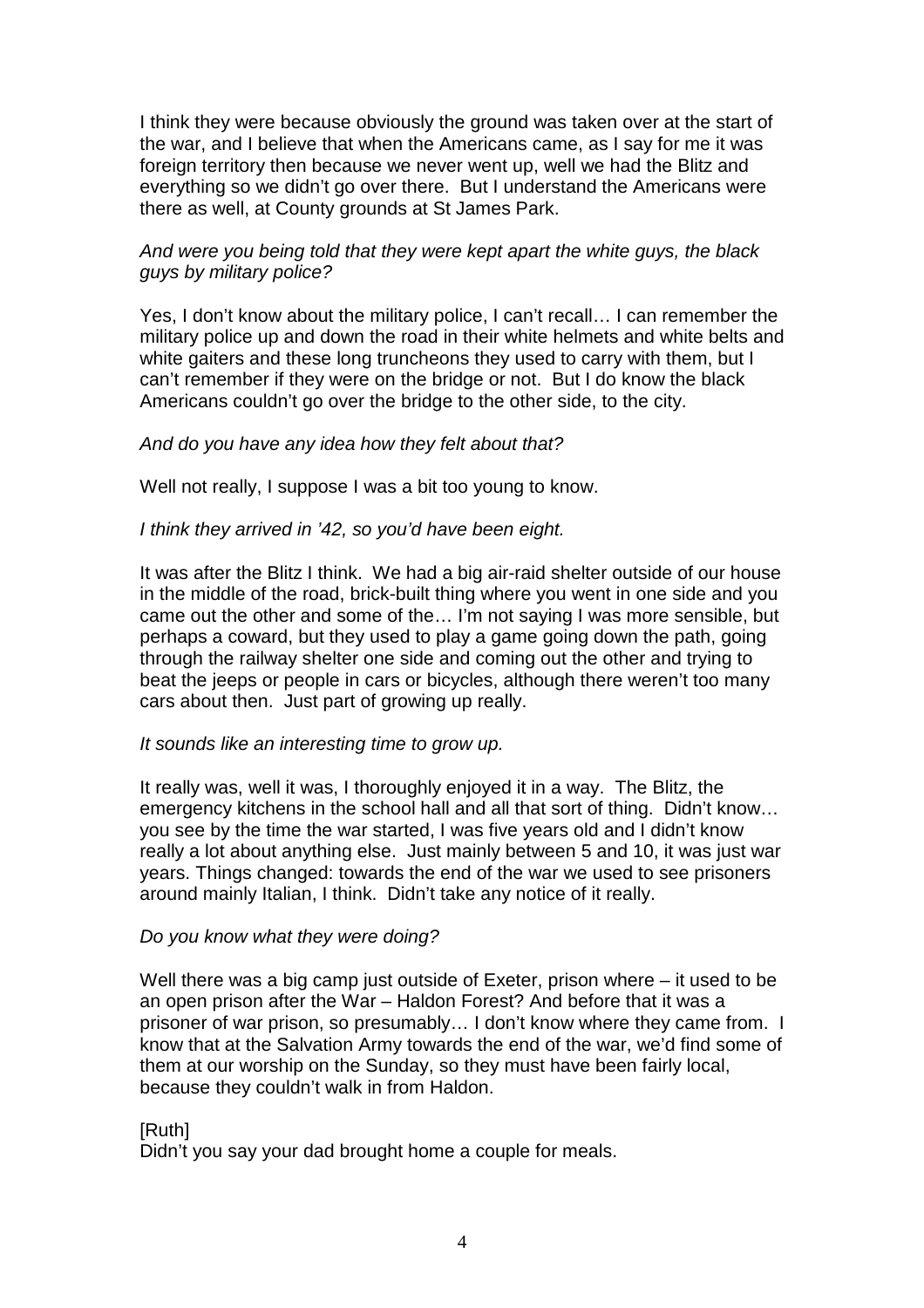## [Maurice]

My dad did yes, to my mum's amazement he came home one Sunday afternoon, he had a couple and brought them in for a meal. I'm not sure whether they were Italian or German, I wasn't well up in languages then [laughs] I could speak more American than I could speak German or Italian.

## And they were happy to eat whatever you had to serve?

Oh yes

## What was your dad doing in the war, and your mum?

My dad had been in the military but he was in the Royal Artillery and he got medically discharged, but before the war he was a special constable in the city and so as soon as he came out the army, he had to go back in to the special constabulary, but he worked during the day and then they worked with the police at night.

## Gosh, that's quite a lot of work.

Yes, well the police war reserve were people recruited back into the police force who were full-time policemen. And the special constables used to back them up week-ends and night-times, and whenever the siren went, the alert, they had to leave and they had certain places to go, my father always had to go to Jervis Avenue, there used to be a little police place – the first avenue on the right, well it's not quite the same now – as you get to Exe Bridge on your right, there's a road that goes down beside the river, that's Jervis Avenue, and down on the right there was a police, not a box, more like a hut really. And as soon as the siren went they went there and others went to other places. So it was quite interesting.

## Just to go back to the GI's, you don't remember any names of any of them by any chance?

No, but everybody was a 'bud'.

## And you said that the black and the white GI's couldn't worship together. How did you feel about that and how did other people in the Salvation Army feel about that?

Well I presume that – as I say I was too young then – but I presume that the military would say: you can't go together, so the Salvation Army said well OK. but we'd still make sure that they can have a service if they want to come, so we'll do a separate one on a Sunday afternoon.

## [Crystal]

Can you tell us anything more about what the services were like? So the Salvation Army, what denomination is it?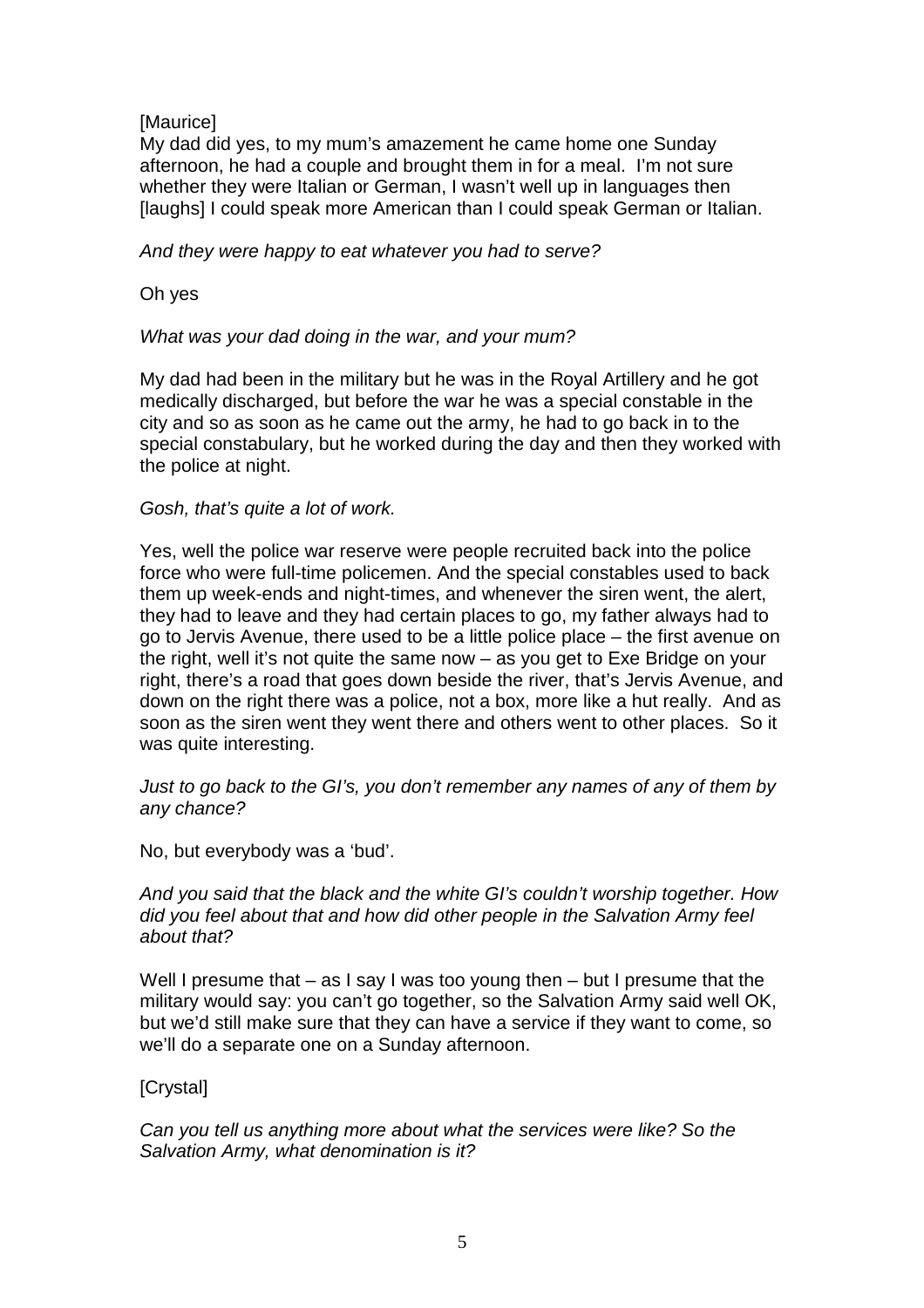Well, it's Protestant. They'd sing the hymns you'd sing in any church, probably a little bit free and easy compared to the established church service. I'm not sure but probably had a brass band. I know they had one there because they used to march up and down the street on a Sunday morning. So when I look at that [photo], the number of black Americans that I can remember at the County ground were far, far larger than that.

#### How many do you think there were then?

Well it's hard to tell, they were up and down all day long. I suppose it could have been the same ones, I don't know. But you can see how smart they were.

## [Ruth]

One of the things we just thought was we could just scrape off – we had these pictures given, trying to scrape off… you thought it might be western…

[Maurice] Western Morning News or Western Press

Or the Western Times, yes..

## [Ruth]

When this was sent to me it had that on it: Exeter Christmas 1944, if it was the Western Times, which it looks like it was, it would be worth looking at newspapers around that time to see what's reported supportive and you might then get more information. I mean it's one of the things I haven't done, it might be worth pursuing given that you're rather short of photographs, I understand,

## This is the only one we've seen so far

then it might be worth trying to look at. I don't know if you know that a lot of the photographs from the Western Times and the Express and Echo were destroyed because when I was putting that together I tried to get copies of things that I had from newspapers and in the '70s or something they just destroyed lots, so you probably wouldn't get an original picture. But to find the context - you just wouldn't have had a picture like that without something written underneath.

The other week I went to the British Library's newspaper archive in Collindale and I was looking in the war years, I didn't get up to '44 - I only looked at '42, '43 and I found some very interesting photos and stories relating to our project and more generally, but I'm not sure that I can get the originals. But next time I go I'll look at this time, Christmas '44, and see, as you say, exactly where the picture..

## [Ruth]

It wouldn't have just been in the paper without even….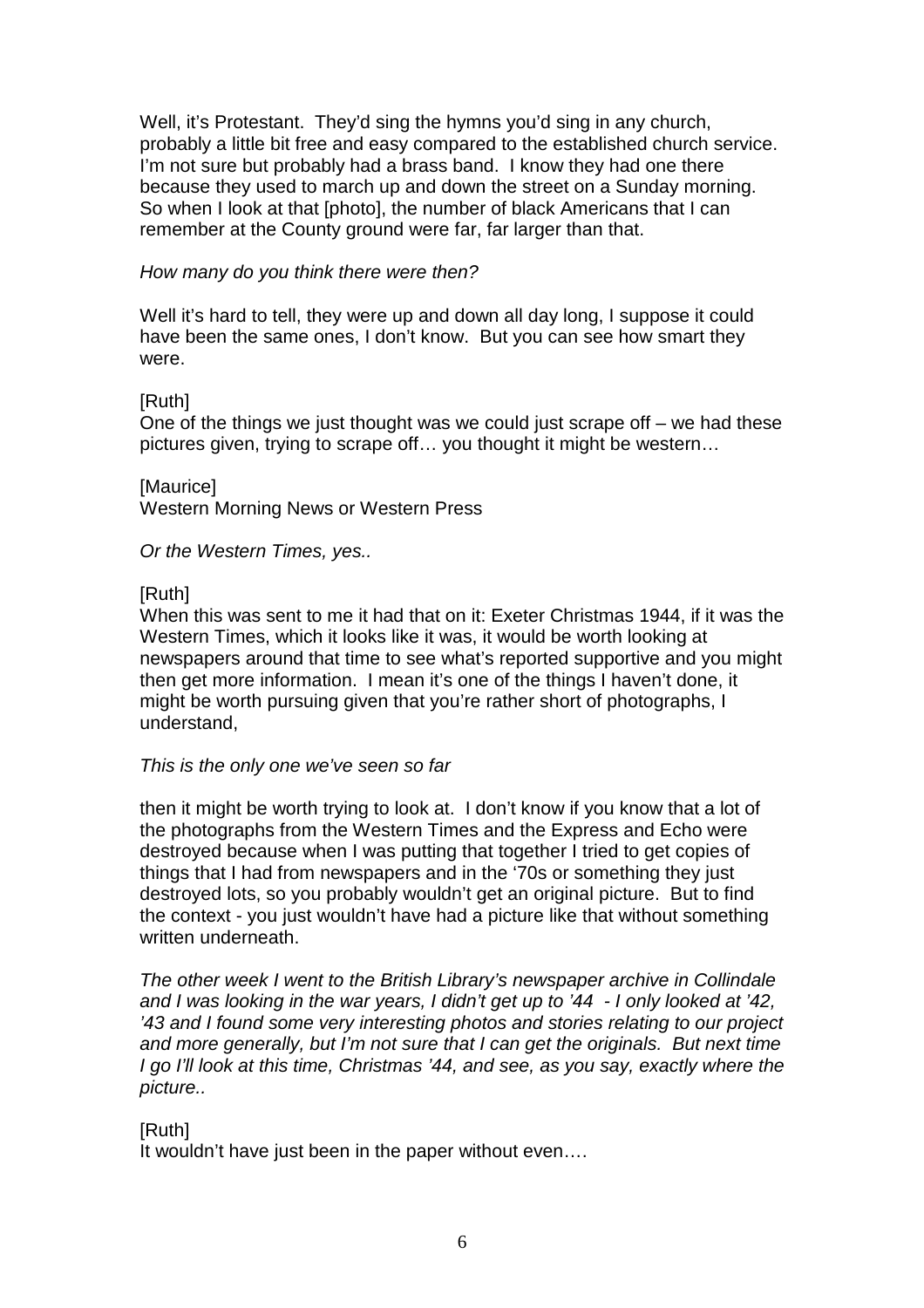## [Maurice]

I just wonder if that was in the newspaper what sort of description they put with it, whether they would say why it was just black Americans, because they are not white, I don't know… at that time, I don't know whether anybody would have queried it in a way.

From what I've seen in the Express & Echo during the war time, there is a kind of things that are just not said because they are so obvious. So for example, in May '42, there's all these photos of the Blitz and initially it says these are photos of a 'West Country town' and then a few days later it says: 'the Exeter Blitz'. And they don't need to explain that to the Exeter folk, because everybody experienced it, so I wonder if, in a caption of that photo, whether they would have said: these are the black GI's in St Thomas, rather than the white… I don't think they would have needed to say that probably.

## [Ruth]

But they would have said at least celebrating Christmas in St Thomas or something.

Ok, so I have a couple of questions: could you tell us how you came by this?

Yes, well the daughter of Brigadier Didham, sent us, her father died, she was going through his archives and found this

[Maurice] that's this fellow there

[Ruth] and because I've been collecting photographs for this longish-term project, people when they found photographs would send it to me, she knew nothing about it at all just said: is this any use to you. Well I was fascinated by it, but again - no more than I'd actually got in there. The context that I set it was the bit I knew at the time which was really the bit that was in Todd Gray's book.

But the only other thing about that, I've got all bits that I collected - this was in an Exeter history magazine: Heavitree District News and this was just after Obama became president, and he wrote a little bit about the County ground. The person who wrote that was a man called Rodney Stone – I've never contacted him, so I rang the editor of this particular magazine to get the author of this, because it was un-authored, and apparently he's done quite a lot of work written about, based on newspaper articles on… if you haven't come across him, he may be worth… because he's done more work on it I think.

Wonderful! That's a great help. Thank you. That's really useful, we'll follow it up, won't we? And just for the record, just so we can acknowledge, Brigadier Didham's daughter is called..

Winifred, I'm not sure if she is alive still. Her husband died, I've got a feeling that she died. Because she was living away up in Salisbury I think it was.

[Ruth]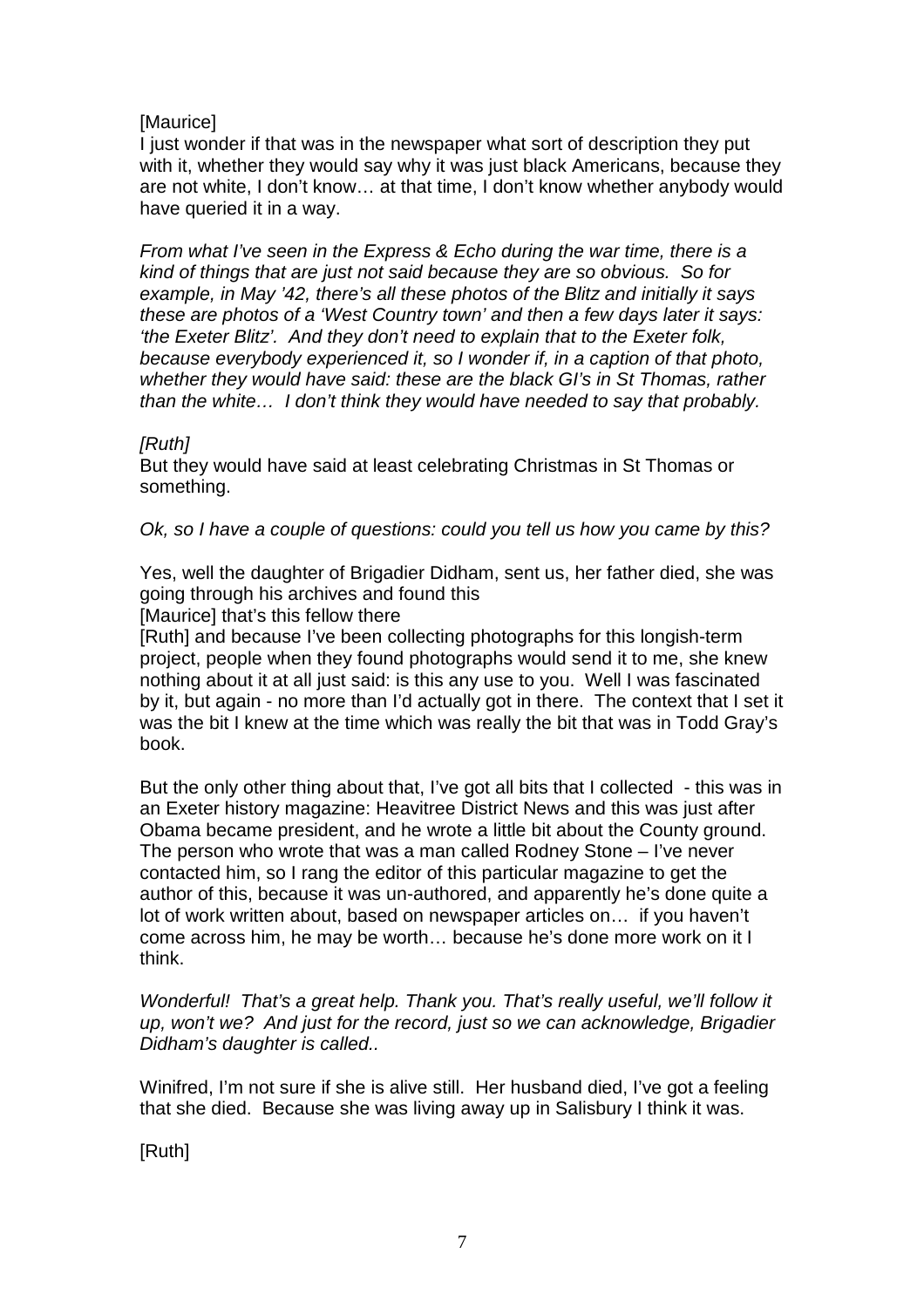When I wrote that… The difficulty was trying to acknowledge where pictures had come from… so because it wasn't a publication for commercial use, I hadn't done a copyright, looked for copyright… I did ring the Echo, but I couldn't tell you, at that time I hadn't scraped this off, I couldn't tell you where it came from, these were all given to me by people who had copies, who paid for the copies. I think if you did use that one and you found it was in the Western News, then obviously you'd need to acknowledge it in a way that I haven't done. I see it as a pamphlet rather than…

Well we would love to use it and we'll acknowledge it for sure.

## [Maurice]

It's interesting to see that Joe Louis the boxer, was stationed here. But he was allowed to go up and down wherever he wanted to go. You were saying about the girl… I'm not saying that they went out and had babies or anything like that, but there was a lot of fraternising with black troops and local females in Devon at least 83 babies were born.

Yes, that's very interesting. Ummm... Good. So we'd love to use that.

[Ruth] so if I let you have that, I'd like to have it back at some stage. I'm more than happy for you to have it.

## [Crystal]

About the camp at the County ground, did you ever visit the camp or could you see in to..?

You could see in, but you couldn't go in.

So do you remember… because I've got lists of the different battle groups that were there, the 595<sup>th</sup> battalion or whatever, but it's hard to figure out how many people were there and how large these groups were. Do you remember seeing tents or do you remember seeing…?

There were tents there, I mean there was only the little grandstand there, there wasn't any other covered accommodation. I can't remember, eventually I know they built some stone buildings, I'm not sure if the Americans built that or whether the rugby club did, but the rugby club was just a small organisation then. There were an awful lot, bearing in mind my age then I didn't think about it, I just know there were a lot of black Americans and lots of tents and lots of jeeps and lots of gum, and Lucky Strike cigarettes.

Which of course you didn't try because you were only? [laughs]

But the adults were very keen on them.

Was there a guard on the gate?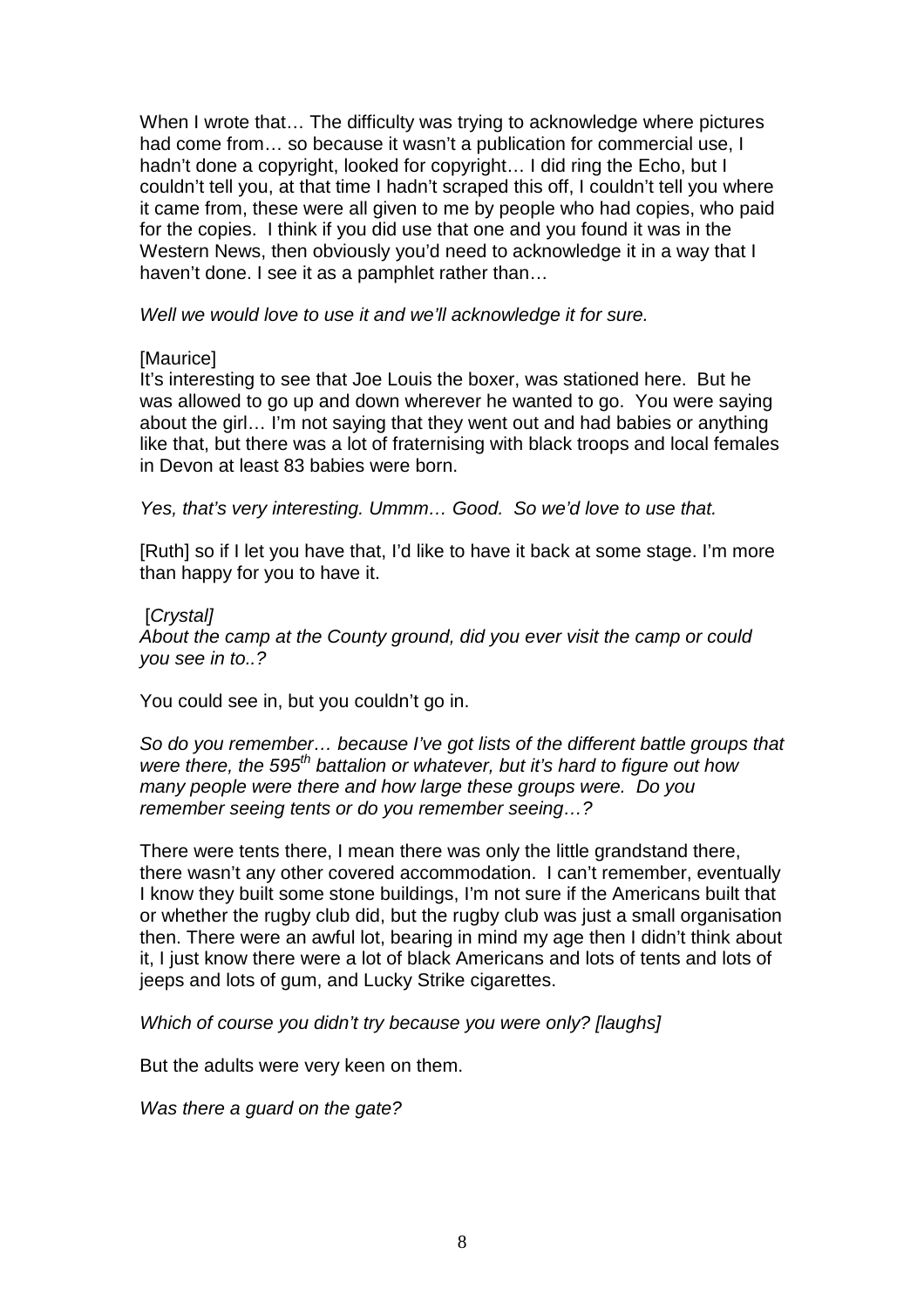Well they had people there, you couldn't go in, they wouldn't let you in, no way you could go in. But you could see it, because the gates were open, big wide gates – it wasn't secret or anything like that.

Can I just check, the County ground was the rugby ground, was it also the Devon Show Ground, where the Devon County Show used to happen?

I don't think so.

Or was that out in..?

No the Devon County Show Ground was out in Whipton.

Right, where St James' school is now. Exhibition Field

Yes, where the Athletics Stadium is, that was the Devon County Show Ground.

Something in this photo, I don't know how good your eyesight is, there is something white hanging down there which is nothing to do with…

Yes, I did notice it but I have no idea what it is.

And here, just behind that guy..

It's a camera.

Is it a camera, or is it a projector or is it a… what is it? Would it be a projector for a film?

I would think it's a projector because they're looking at something. I think it's a projector.

So why would they be projecting a film, I mean is it Christmas Day or was it just kind of Christmas-ish?

Well it says Christmas 1944.

[Ruth]

That's why it would be really worth trying to see if there is anything in the date..

[Maurice]

Looking at more of this, that looks like not Trevor Tripple, Derek, it looks very much like him doesn't it?

[Ruth]

Trevor's not alive. No, Derek's dead. The trouble with this is that so many people who could help, by the time you come round to looking at this…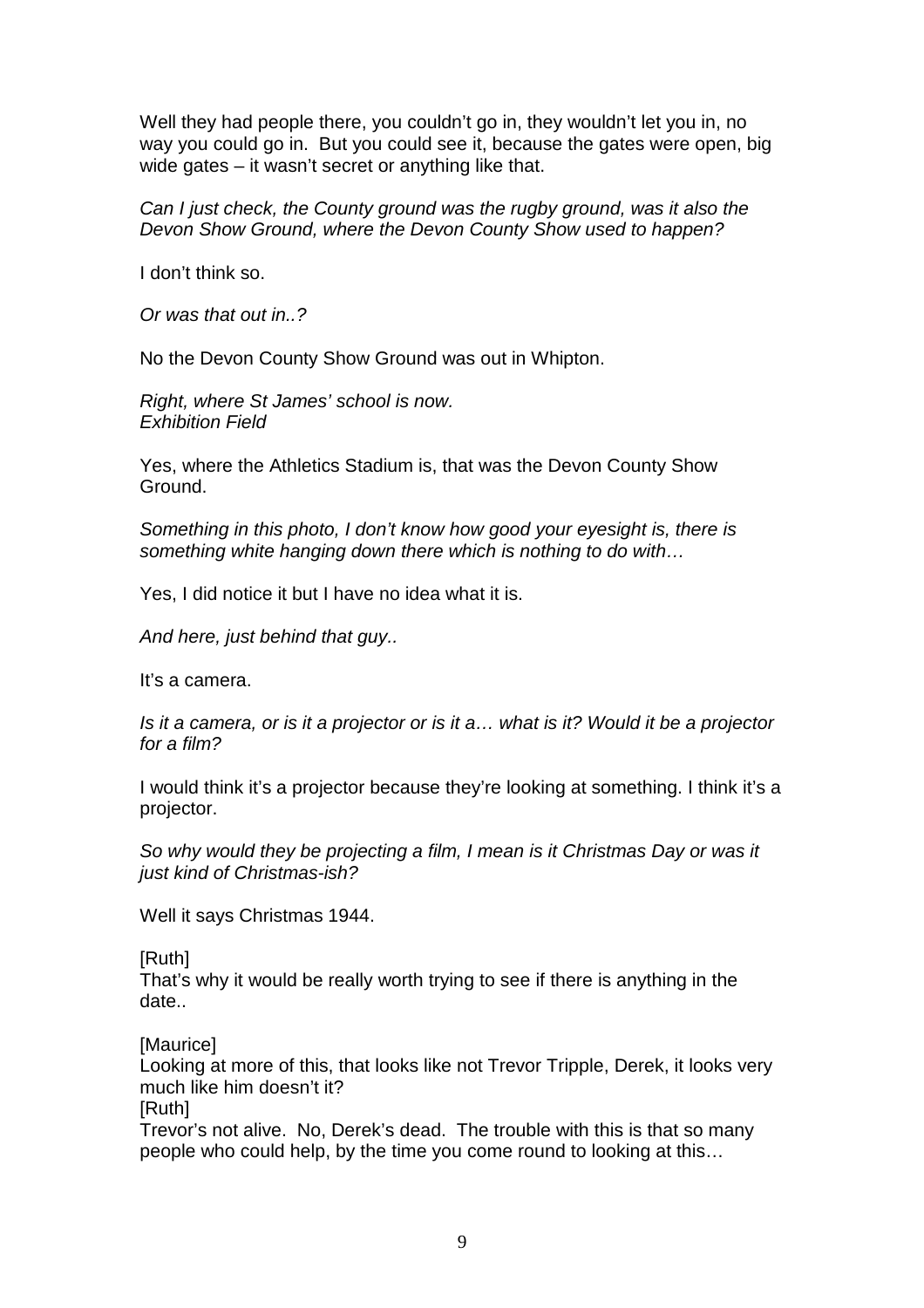## [Maurice]

Looking at this, some have got T on their arms, I don't know whether that means 'Transport'.

Well spotted. And some of them are definitely NCO's aren't they?

Oh yes, there's a sergeant there, there's a corporal, you see a couple of them have got a 'T'

Do you know what that means, Crystal?

[Crystal]

There were Quartermaster groups and there were some transportation units.

Got T there, look. T

There was a truck battalion I think.

## [Ghee]

You haven't any idea what they were doing, those that you saw Maurice, in terms of what there work was?

No. I think they were doing more work down at Marsh Barton. They were stationed at the County Ground, but I think that was just their camp, and they were going up and down to Marsh Barton. Now what they were doing down there, I don't know.

We know they had a food depot, didn't they?

Yeh.

They had something big down there, I know that. I mean there were so many at the County Ground, that they must have been doing something. I mean there were jeeps and even lorries up and down all day long really. Do you know I've never noticed that camera there before.

## **[Crystal]**

I've heard stories of the GI's sometimes playing football, playing American football – did you ever see the GI's around St Thomas?

No. I did hear in fact – I'm a very keen football, soccer, support at St James Park, I've been there since right after the war with my dad, and I've read something about the Americans playing American football or baseball or something at St James' Park. Thinking about it, I didn't see them so much in the evening, mainly during the day. Plus the fact I suppose that we weren't allowed out in the evenings, because in 1942/43 parents didn't want you out in the evenings when the sirens were still going off.

And you were quite young still I suppose.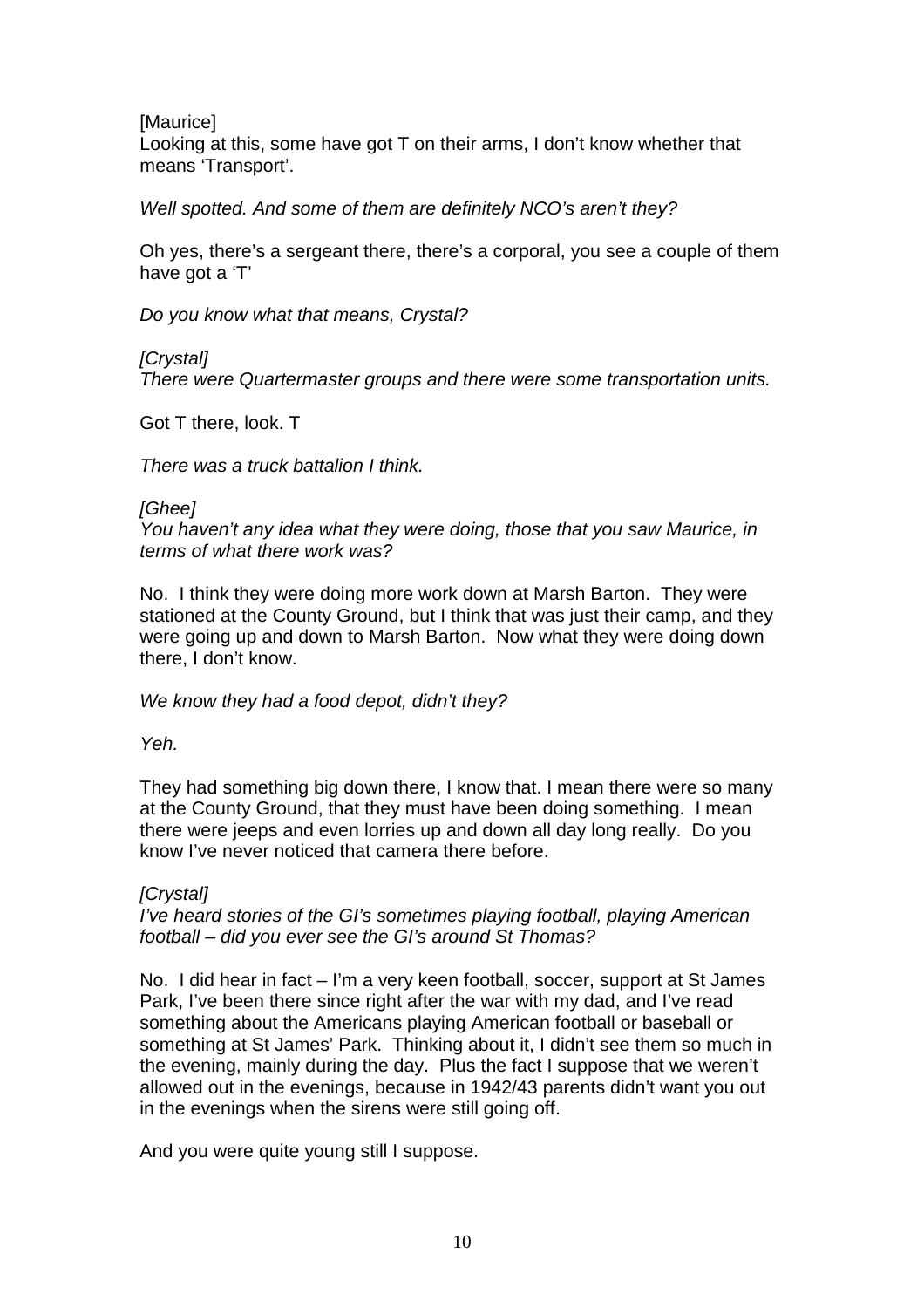Well I was 7.

**[Crystal]** Did you ever see them around Cowick Street and around St Thomas?

Yeh, they were around St Thomas generally.

Did they sort of go to shops as usual, that sort of thing?

I'm sure they must have, I didn't take too much notice. I mean they became part of the scenery, if you like, around St Thomas like everyone else – I didn't take too much notice of them, just become so used to them.

I'm just noticing some other interesting things here  $-1$  assume this is the entrance behind this wooden thing there, and there's a bloke at either end..

Yes the entrances were either side, you came in the main door.

There's a chap at either end and the chap on the left, he looks like he's kind of peeping around the corner. And the windows were all blacked out, they've got big blackout curtains.

Yes, well of course everybody had them back then. But it looks like Derek Tribble.

I'm wondering if you've got any other memories of the wartime, Maurice, the Blitz or anything else?

I remember the Blitz. We were in a Morrison shelter in the front room of the house we used to sleep on top of the shelter. When the sirens went we would just get in to the shelter and my dad used to put the mesh on the side and he'd go off to his police station and wait for that. And when the Blitz came, what I remember, it wasn't sort of big bangs, more crumps really that you could hear all the time going. And it caused a bit of a problem, because next morning there wasn't any gas or electricity, stuff like that, so we had to go just across the road into the school, they had emergency feeding centres as they called them, things like that. In our actual street there wasn't any damage at all, but there were just two or three streets away, in Regents Street there were sporadic raids after the Blitz and they did destroy some houses there. And of course they did do a lot of damage in Okehampton Street, Okehampton Road. It was a bit chaotic.

[Ruth] didn't you used to go out to Crediton.

## **[Maurice]**

Yes my dad had relatives who lived in Crediton, so a few nights after the Blitz he decided that we would all go out to Crediton to sleep, and that was the only time that they dropped by night on Crediton [laughs]. And then every night, two doors up from us, there was a baker, worked for a bakery firm, had his van, so we'd all pile in his van and he'd take us out in the country and we'd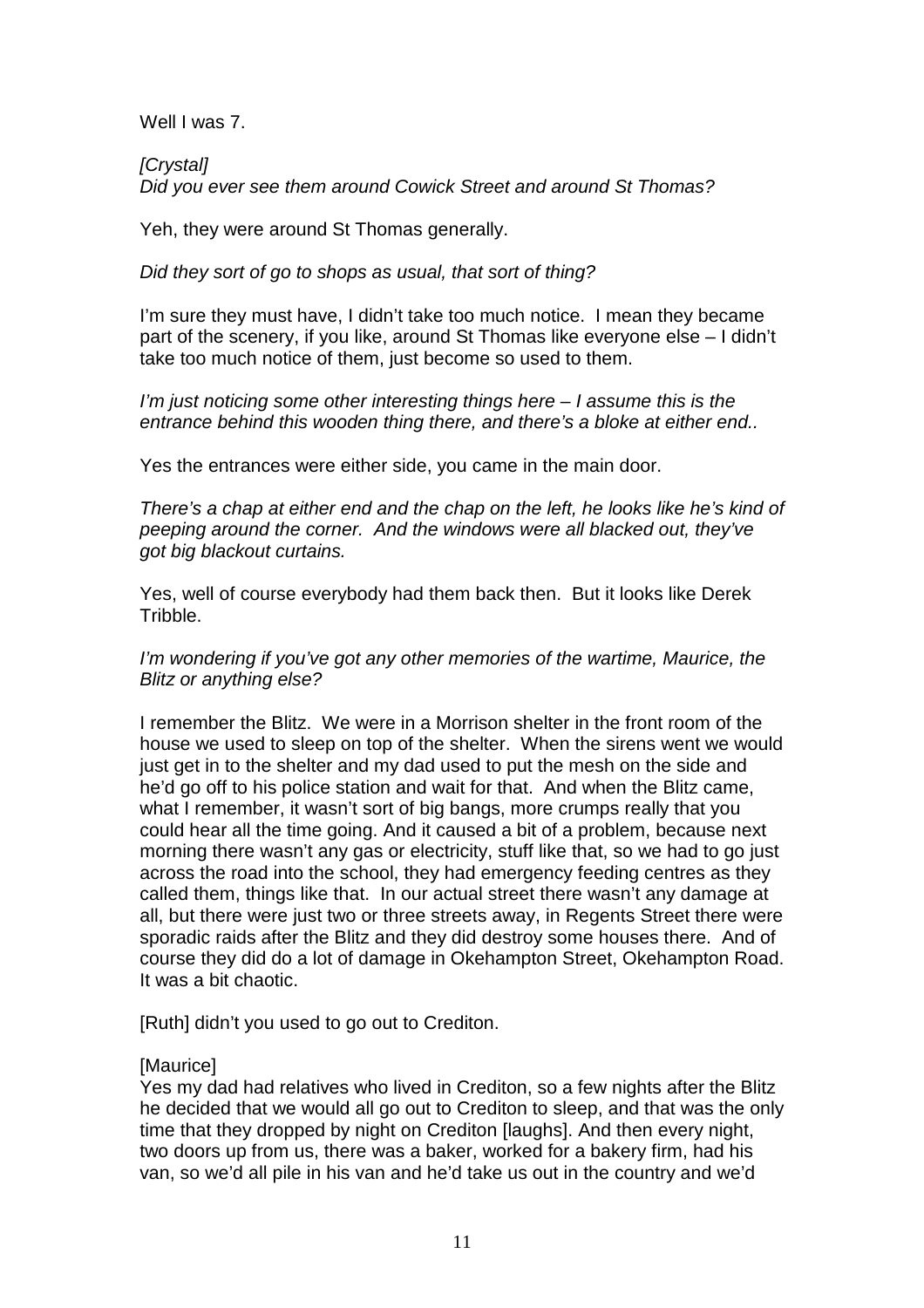sleep in barns. And my mum was asleep one night and she thought, there's something furry.. and put on the torch and a big scream 'Rats!'. So a whole crowd, lots of people just went out, and they'd go out to Ide or wherever, because they were country areas then, and sleep in the barns till things started calming down again and then, you know….

And the farmers knew you were there?

Oh yes.

I've heard that in Plymouth, but I never heard it in Exeter before.

Yes. Chap who used to take out was a chap called Penhalligon, he was a baker for, I think it was Hill Palm Edwards Bakery then. A lot of people went out rather than stay in their houses, and then I suppose gradually everyone got used to it again and started going home, and from then on there was no problem really.

[Crystal] I've heard about evacuees from London coming to St Thomas.

Yes, my gran had two, Douglas and Brian Leonard – I can remember them.

Were they nice?

Yes, they were alright. [laughter]

You sound a bit hesitant.

No, they were alright, they were fine. Eastenders.

Were they your age?

Yes, one of them may have been a year or two older than me. But they weren't used to the countryside. So we used to… we took them out Clarks Barn pond and they were a bit concerned, you know, they were in the country and this pond and one thing and another. And we ran off and left them there and my grandmother went up the wall with us [laughs].

## How long did they stay?

Well quite a while, and they stayed very friendly with my grandmother and grandfather for a long time. Back home, they were the bosses really, they were more worldly-wise than we were. We had a three-wheeler bike, and they were always pinching this bike. And one day Brian or Douglas, I can't remember, and he was riding this bike and his brother was on the back and I was shouting it was my bike. So the other brother went and sat on the handle bars one and me to stand on the back, and I came off and broke my kneecap.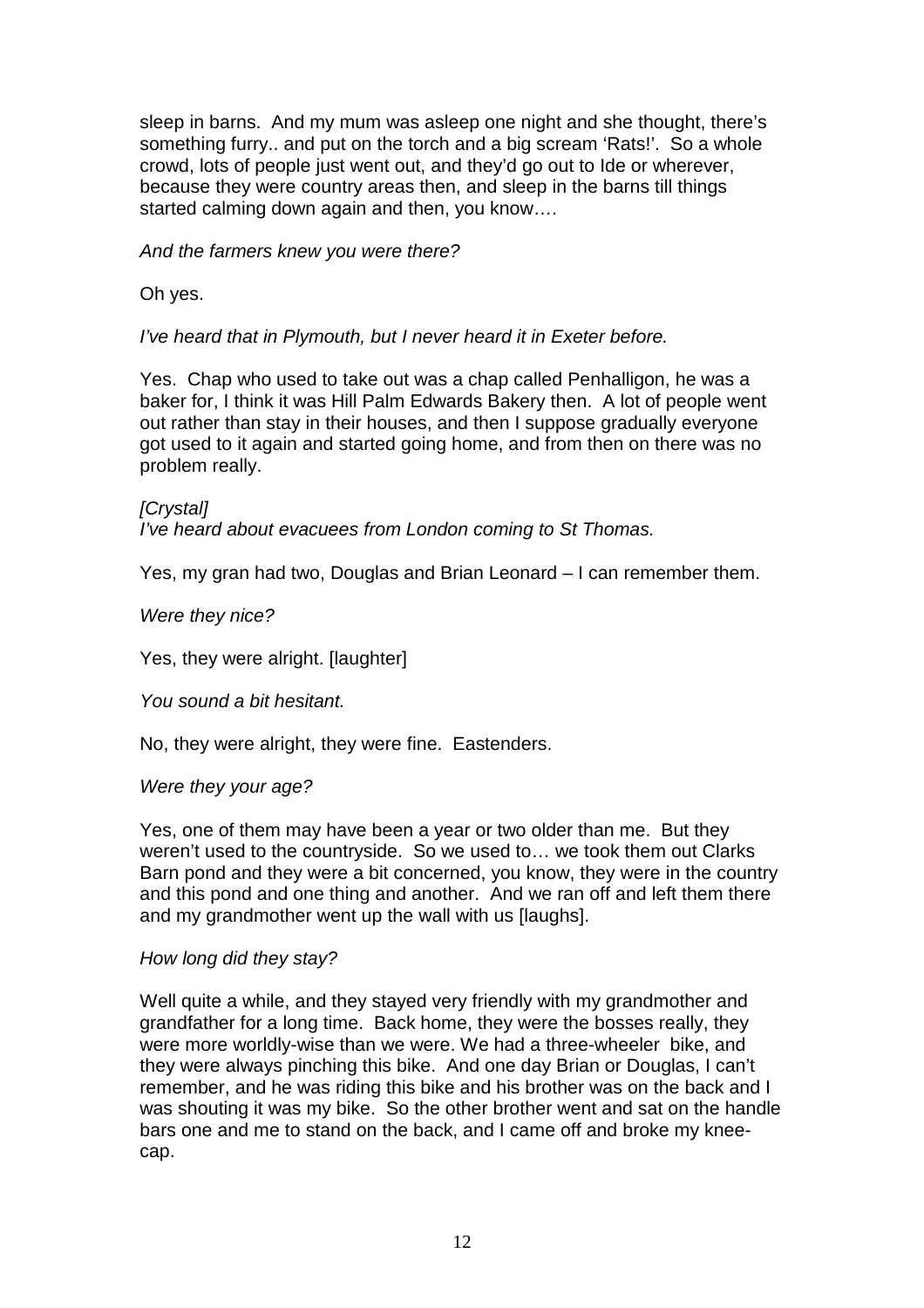You broke it! Oh no! oh dear.

Yes, I remember them very well. [laughs]

How funny, little boys from London. They went to school with you?

Yes they did.

And were they down as part of a group?

Well they were scattered, you know, but yes they were from all over the place. I presume they just came down in the trains from London and then they were billeted out at various places. My grandparent's family they were all away in the war overseas and one thing and another. So she looked after them.

And do you remember, there were various other people from various other countries in Exeter during the war, there were Poles, Czechs in the airforce, an Indian troop– do you remember any of those?

No, I think a lot of the Poles were stationed out at Exeter airport, because they had their own squadron out there, didn't they? I may have seen them about, but it wouldn't occur to me…

## [Ruth]

On that, one of the people we've identified that used to come to the Salvation Army, they're a couple now who are both in a nursing home, and he was a Jamaican and he was serving with the overseas Jamaican force, and she was serving in the Salvation Army canteen in South Street, the Salvation Army had a canteen for forces in South Street and she met him there and they married. And they are now both in a nursing home, and one of the things I was going to ask them – I don't even know if they are well enough to talk – but some friends of ours do go and visit them regularly. If Crystal or somebody was able to go and talk to them, if they felt they wanted to, would you send somebody to Exmouth to talk to them, because he would be ideal. But I'm not sure how well they or if he is well enough. But if you were interested I would ask the people…

## [Maurice]

They would certainly know about the Forces, because the canteen in South Street was a very busy place.

## [Ruth]

And so, he was with an overseas force anyway as Jamaican.

Do you mean an overseas Salvation Army?

RAF – I think it was the RAF actually.

[Crystal] Yes because Jamaicans were in the RAF.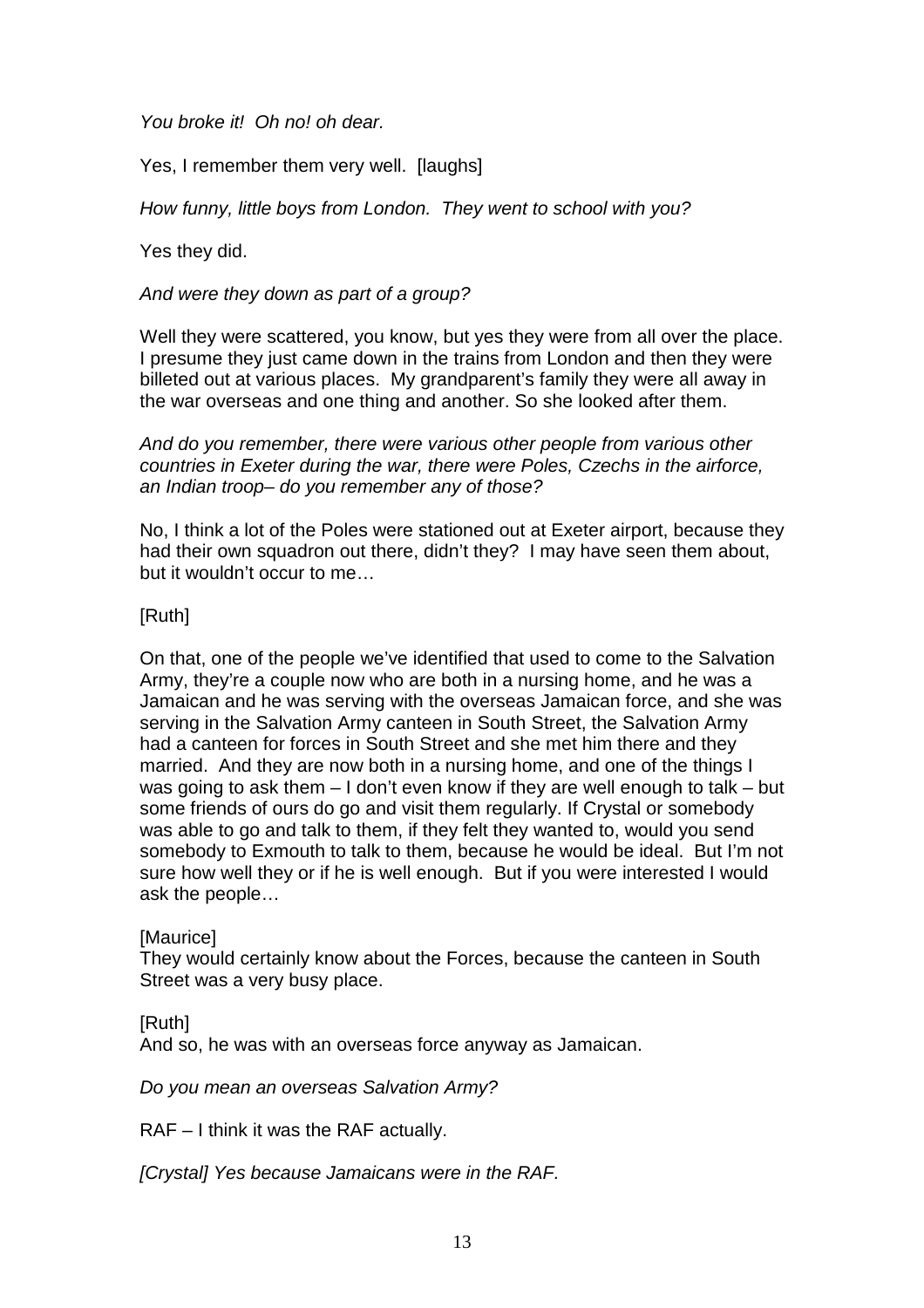### [Ghee] And he stayed in Exeter at the end of the war? Or he went back to Jamaica and came back to the UK? We'd love to talk to him.

[Ruth] Again, I don't know. But I'd have to ask if he'd be well enough, and this friend of mine who goes to visit would probably go with you, so that it was somebody that they knew. But if you would like to do that, I will try and see if we can organise that…

### **[Maurice]**

There would be other forces there, they'd all be using the same canteen. I think there was a canteen too in what is now the Museum in Queen Street, I think they had one there somebody told me.

### But that was already a museum during the war, wasn't it?

The Salvation Army definitely had one, what was called the Red Shield Canteen, which is still going of course.

So where was it on South Street?

You know where the White Ensign Club is, just opposite there.

The pub more or less, near the White Hart.

Yes it was further down.

[Crystal] There's a taxi building there.

That's right, just up from there. Because it's all changed, bear in mind that the whole of that area is changed from those days. Completely different there, toilets, go down the steps…below the toilets… the shops in Magdalen Road opposite Magdalen Bridge, the traffic lights there, and Quay Lane, Coombe Street has gone now, but that would take you right down to Exe Bridge.

It's changed a lot hasn't it?

## [Crystal]

I've one more question. Do you know if the Salvation Army in St Thomas ever had dances or social events?

I doubt if it had dances, not in those days, they might now, but not then. They probably did, I mean they were so close to the camp, I can't believe they wouldn't do. The troops in there wouldn't have been able to go to the canteen in South Street, so probably… I mean there may have been other ones, I don't know.

The Red Cross used to have dances in the city centre, they wouldn't have been allowed to go there, so I'm not sure..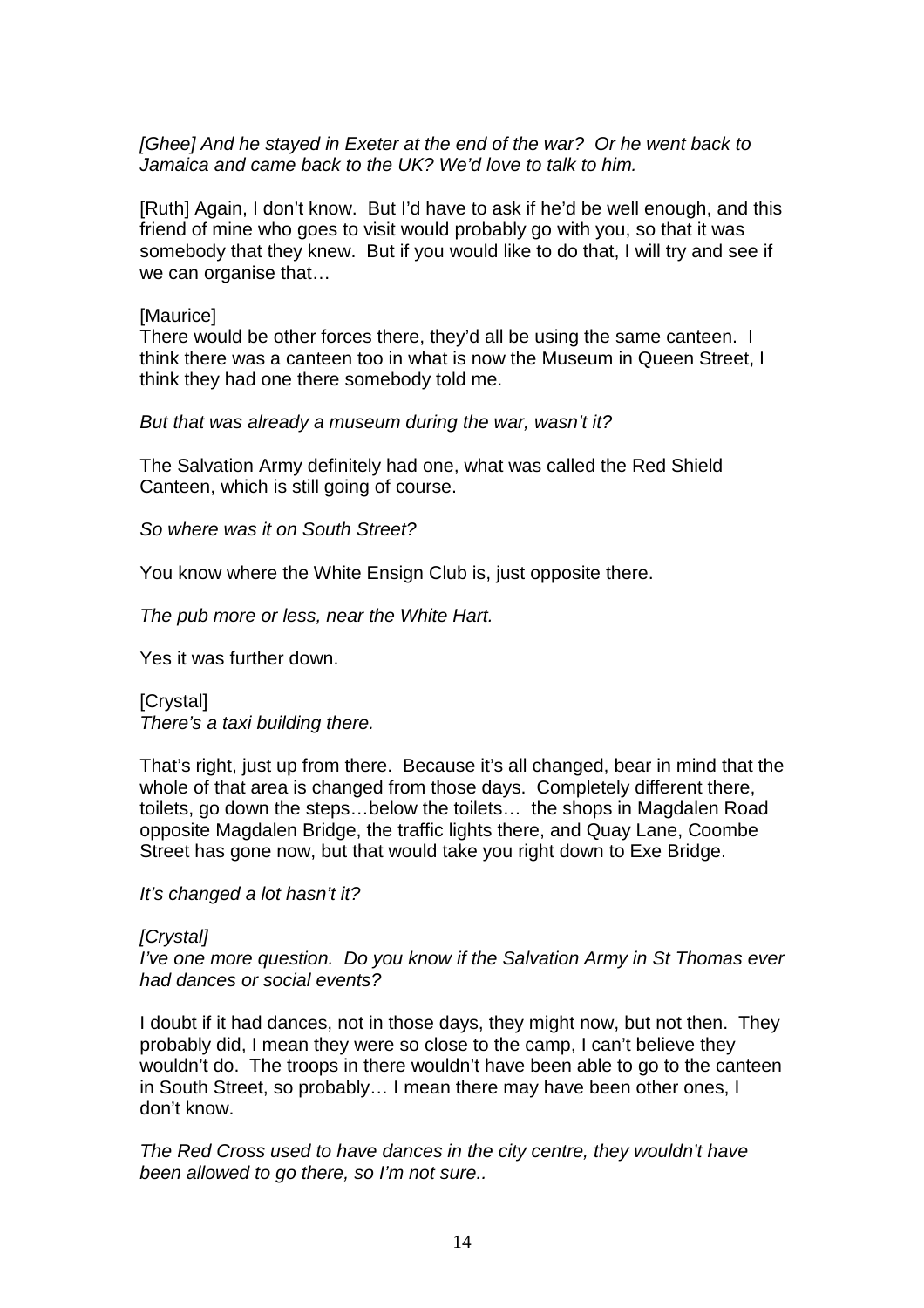Presumably not. I'm sure I heard somewhere or other that there was a canteen in the Museum in Queen Street – I may be wrong.

This is very interesting, thank you. I wonder if there is anything else Maurice, after the war, in the time you were with the police, anything else that you think might be interesting or useful to us, bearing in mind that our project is looking at people from across the world who come to Exeter, lived in Exeter?

Yes, well in 1963, for three years I was what they called an Aliens Officer, they called them then, overseas people in Exeter City police Couldn't be better

and there were very few actually, people who we called 'aliens' except that it was at the time when a lot more overseas students were coming in to Exeter for the university and I can remember at, sort of September times, they had a queue – do you know the system how it used to work? When somebody came in from overseas, they were interviewed by the Immigration authorities at sea or air ports and they were given a card, if they were allowed in, setting out conditions that they were allowed in to the UK. That card would be sent to the police force, whichever area they were going to go, and they would then in 7 days, they would have to come in to the police station – we had the card – and then we would have to issue them with what we called an 'Alien's Certificate', a little green booklet, and we had to put in there the conditions of entry 'unable to work' or whatever, and the period of time they were allowed in.

And then when they went out of the country, they were checked by Immigration, and Immigration would send us another card to say they'd left. Now if they were here for a long period, part of my job was to visit, to make sure, they were where they said they would be. And to make sure they'd not buzzed off somewhere else, that sort of thing. But generally speaking it was alright, most of them were around the university and places like that. Had a few people living here, there were quite a number of Indian Sikhs, lived in Old Tiverton Road.

I imagine that was some of the family who went on to start Heera's. That was '63. But this was '63 to '66.

Yes, because I joined the CID in Exeter in '66 and I'm sure they were there then.

### Interesting. And do you know where these records are now – are they in the Devon Police Museum?

Probably gone, to be quite honest, because the force has amalgamated twice and when the first amalgamation - Exeter City Police amalgamated with Devon County in 1966, and then in 1967 the Devon and Exeter Police amalgamated with Plymouth City and Cornwall, to become Devon and Cornwall Police and at that time, there were masses of skips and stuff was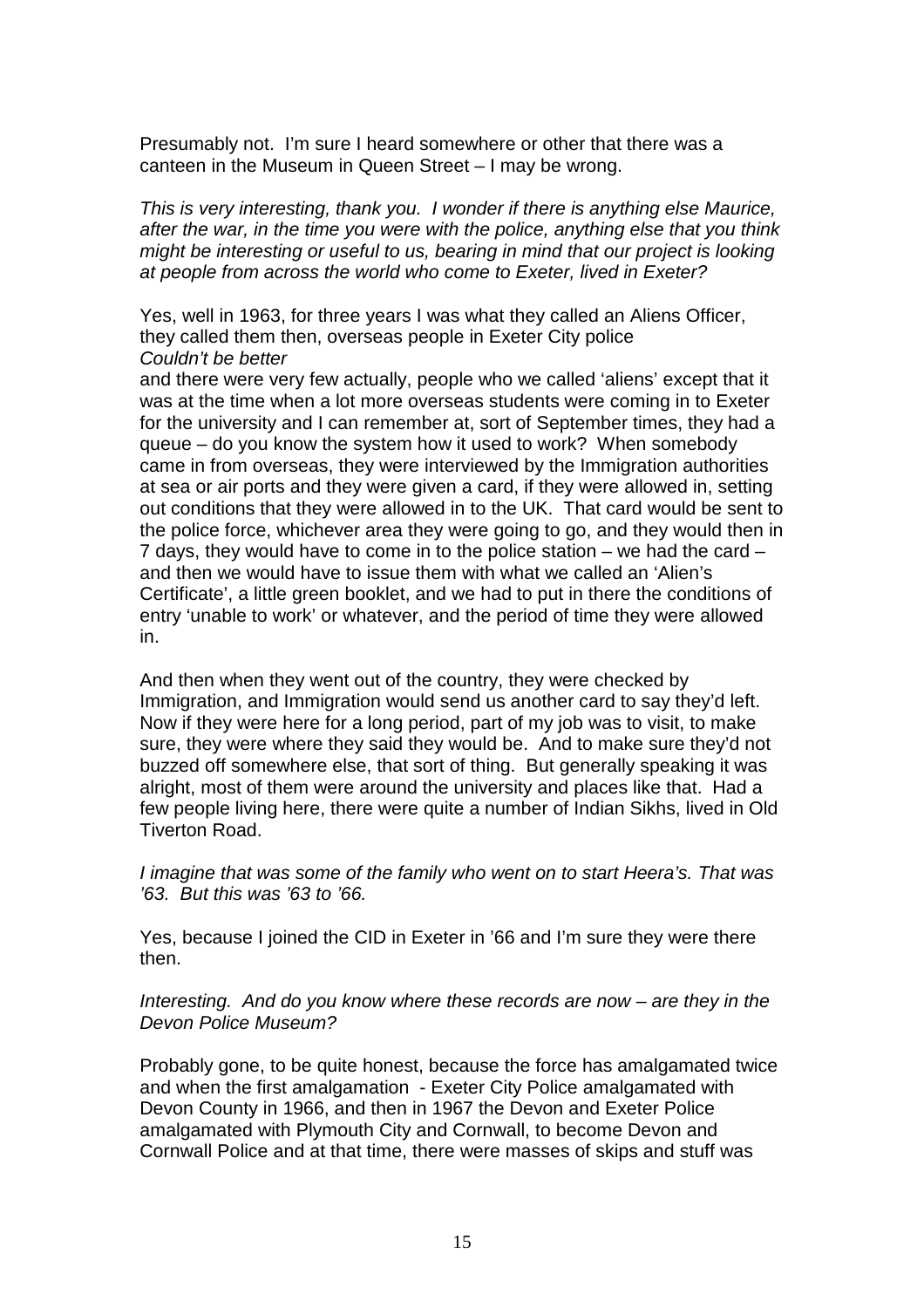thrown out. But of course the system changed at any rate. They didn't come in for Alien Certificates any more – it died out eventually.

[Ruth] It's worth checking West Country records then because if they were issued with alien certificates. Because you would know the people who were in at least between '63 and '66.

[Maurice] I doubt whether it's there.

[Crystal] Also you said you got the cards from Immigration, was that from the Home Office

The Port of Entry.

So those records would still be stored in the National Archives? I wonder if there's anything in the Police Museum or, as you say…

I'm sure there's nothing in the Devon & Cornwall, because I've been to the Police Museum, Devon & Cornwall.

How were the relationships with the people you were working with, did you get on well with them?

They were OK, but the only difficulty we had sometimes was language, understanding each other.

Do you have any idea of numbers, like how many in a given year, how many there might have been?

Oh dear, in Exeter alone, I can't remember, must have been….

[Ruth] It was your full-time job though, was it, or was it…

I was responsible.

[Ruth] or were you doing other things as well?

Yes, I didn't do it all the time, it was part of my responsibility. I had to check them in when they came and visit them, issue certificates. It was only a little green book about that size, 3 or 4 pages maybe more. At certain times of the year there were queues at the desk, you know, because so many coming in a lot of them for the university. But it's hard to remember now, it was so long ago.

[Ruth]

You don't think of these things until someone reminds you. And yet again, there must be records somewhere, supporting this.

It's fascinating. I mean this is the sort of bread and butter of our project, and one of my vain hopes is that we will be able to track numbers so that, as I say, in 1522 we know that there were 64 aliens in Exeter.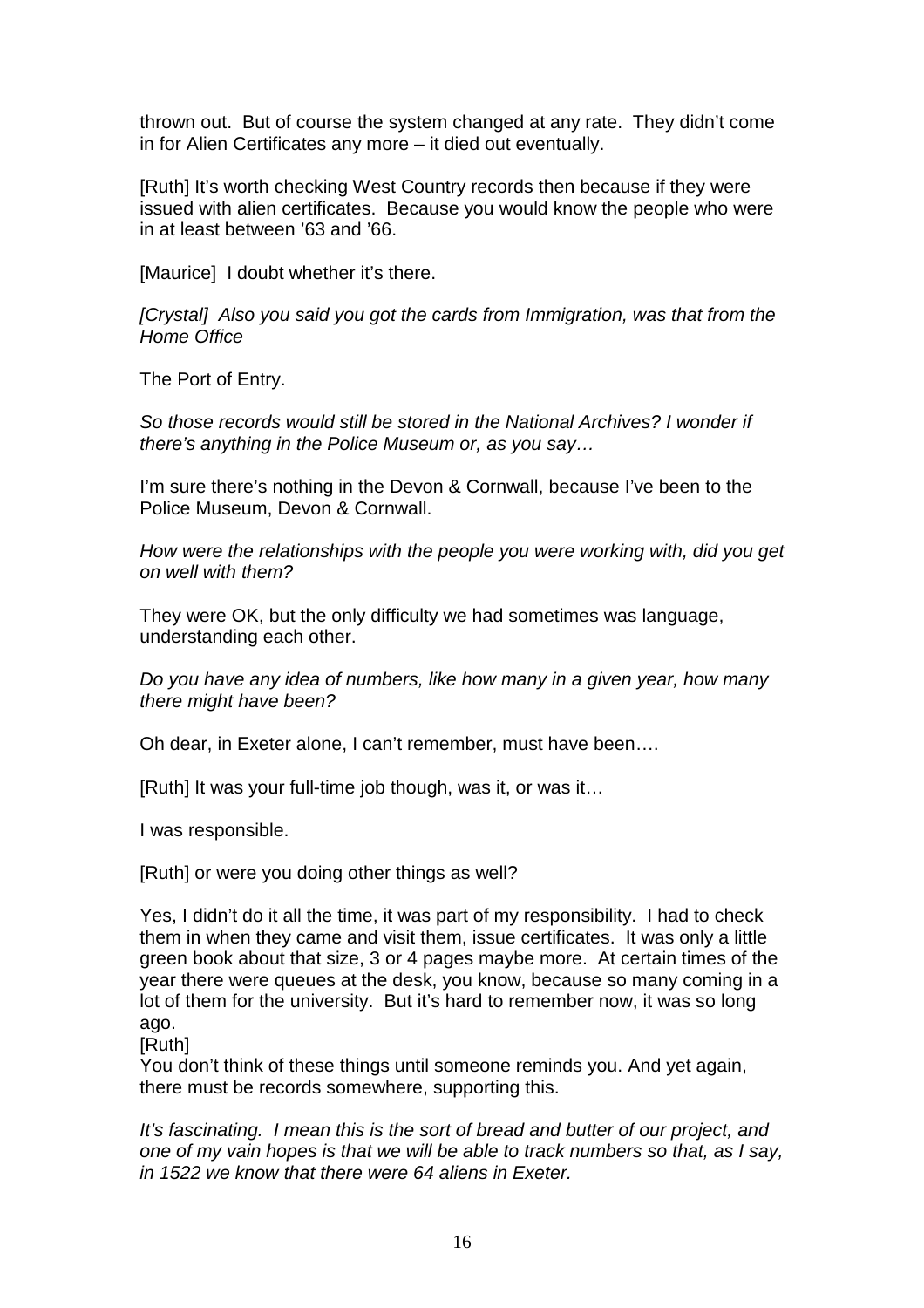Oh it would be more than that. I am just trying to visualise, we had a book and when people came in and we'd done all the necessary for them, we used to type out a little slip that went into a book, so that in date order we know and we're checking, and we can take them out of the book when they'd gone, and I know there were an awful lot of pages, but I'm just trying to think…

## **[Crystal]**

So what was the process, so if I'm a new student from, I don't know….

Well if you were a new student and you came in to the UK, and you weren't a British Citizen back then, you had to come through immigration, and if Immigration allowed you in, they would fill out a card and they'd find out where you were going to be, they'd fill out a card and send it to the Police Force, like if you were coming to Exeter, send it to Exeter City Police, and they would then tell you that within 7 days you had to go and report to the police station. And then you'd come in, we'd look at the card, check out who you were and do the little 'Aliens Certificate' we called it, Aliens book, fill all the details, they'd be taken off the card to say that: yes you were allowed to come into the UK, you were allowed to stay for 12 months, you were NOT allowed to work, or you were allowed to do certain work or you were studying, and then we'd issue that to the person concerned, so if they were stopped, they'd got the book and say yes that's me. When they went out of the country, then they obviously have to go through Immigration again, and when they went out, Immigration would write down all of their details and send another card to the police station, and we'd be able to write them off and say they're not here any more.

So the other part of that would be that you as a policeman or perhaps other people in Exeter, saw somebody who was an alien, you would ask them – or somebody who looked like an alien in the street – you would ask to see their certificate.

Yes, it didn't happen very often to be honest. It wasn't a problem back then.

#### [Ruth]

If they didn't report, then you'd follow them through.

#### [Maurice]

And of course if they didn't report, then we'd start looking for them. And of course if they didn't report and they didn't have an Alien Certificate there's not a lot they could do either.

The person who hadn't reported, they couldn't go to work, go to university or anything like that, because if they didn't have the book, then that's it.

[Ruth] Show that at university, or work…

[Maurice]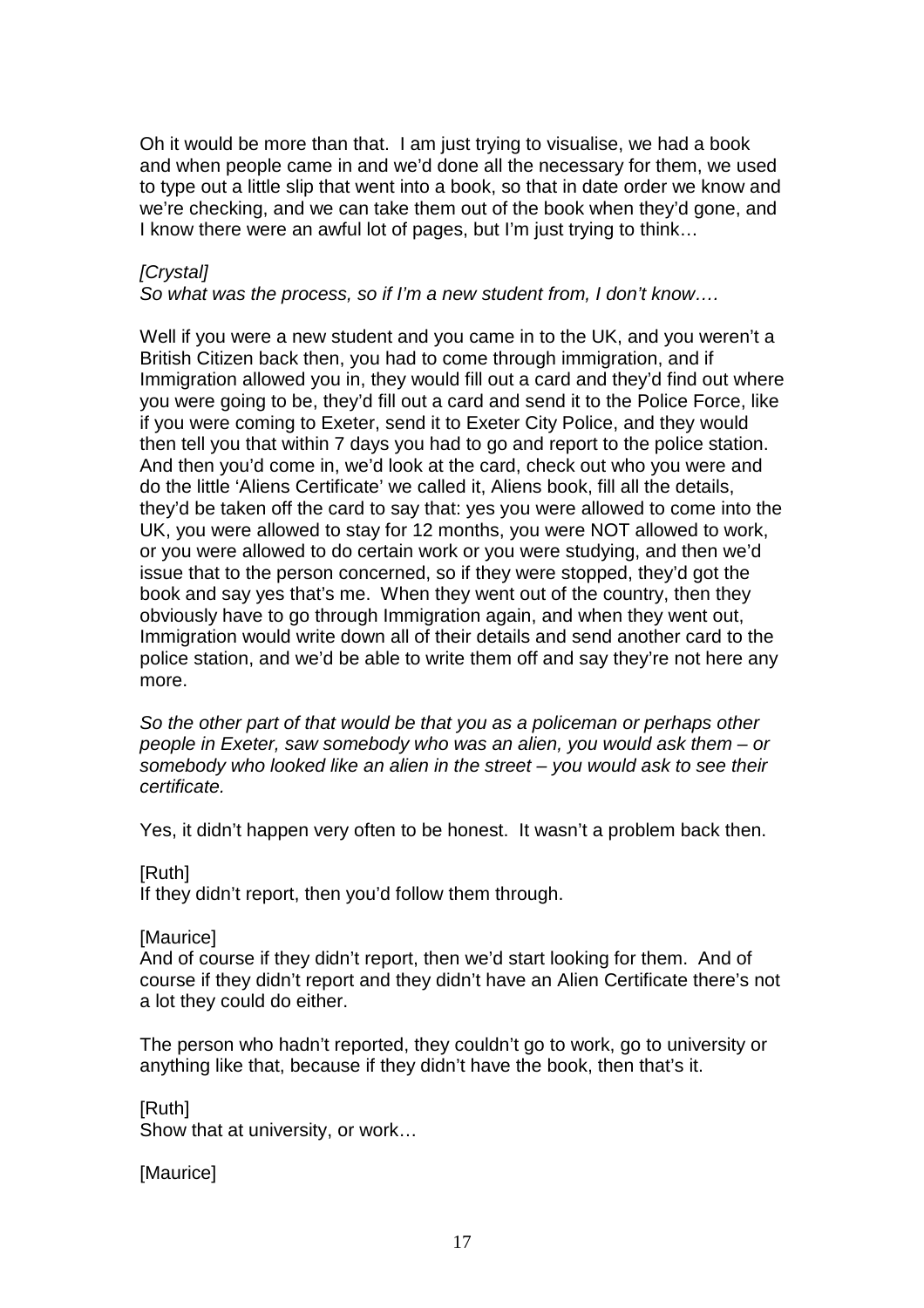Yes they had to be legitimate.

[Ruth] It was almost like a pass really, wasn't it?

Can I check, because in '63, so a British citizen would have included somebody, would it have included somebody who had a 'D' passport?

Yeah

For instance one of the people we interviewed, Olive Fernandez who came here in the '60s at some stage from Uganda, and she came here with a 'D' passport. So she was born in Uganda, but had a British citizenship.

Yes British citizenship, they wouldn't have to come as an alien. I mean Australians, Canadians, South Africans at that time, New Zealand, they didn't have to report.

It's people outside what is now the Commonwealth.

How interesting.

Of course, French and German back then, because there was no EU.

Do you remember the 'Onion Johnnys'?

Yes, used to come down our road with the bike with the onions on, with the berets, always knew when they were coming?

You don't know about the 'Onion Johnnys'? (to Crystal). Tell us about the 'Onion Johnnys'?

Well at certain times of the year, they used to come over from France to the UK, they'd come round selling onions, and they'd ride round on their bikes, and they'd have all their onion round their neck on strings or on the bicycle and they all wore these berets, and us kids used to love it.

[Crystal – laughs] And that happened once a year?

Yes, the time when they harvested their onions and they'd come over.

And did you have to check on them?

I don't think we did.

[Ruth]

Perhaps they stopped coming by then, because I don't really remember them. I was here sixty…I know of them but I don't… I think they might have stopped.

We probably imported more now. Might have stopped by then.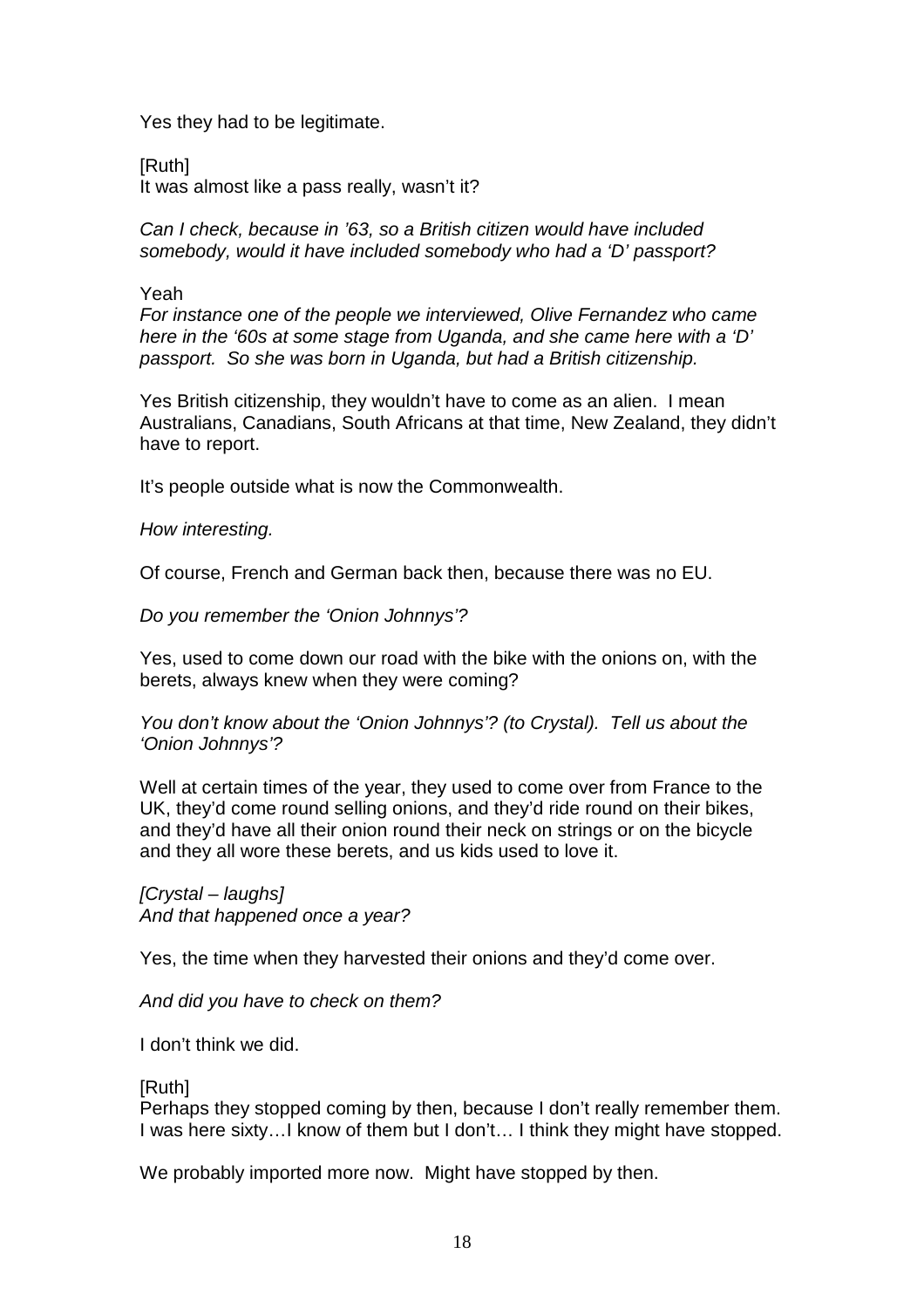Anything else you remember from your time as the Aliens Officer?

Not really. Except it was a bit of a pain trying to find someone, checking on them. It took an awful lot of time. But Exeter was smaller then than it is now, it was much easier. Now it's just expanded and expanded.

## [Crystal]

You said most of the people, that most of the aliens you looked after were students and said…

Most of them yes, and also people would come in from language schools as well. Generally learning, very few were coming in for work.

Where were the language schools in '63/'66? Was that the Globe?

Oh I don't know. It was the start of that really, when lots of people started coming in.

Anything else you want to tell us, either of you?

I don't know

No, that's great, that you were the Aliens Officer, that's wonderful!

Well there were others, but at that time, that was me.

Do you remember the names of anyone who did it before you or after you?

Reg Hubbard, I took over from him. Reg is around, I see him every Wednesday. Can't think who was there before Reg. I can't think who was after me. Because I went in '66, I went into CID and I can't…

[Ruth]

Perhaps it had stopped by then.

'66 – I don't think so. No it was till going when I left in '66.

And were you the only Aliens Officer at that time? So it must not have been tons and tons of people, it must have been manageable, if you could manage it on your own.

Oh yeh, they didn't all come in together, you know, only certain time, in groups obviously the start of new terms, new university years and one thing and other. I'll ask Reg, of course he's away till next Wednesday, I'll ask him if he can remember.

Wonderful!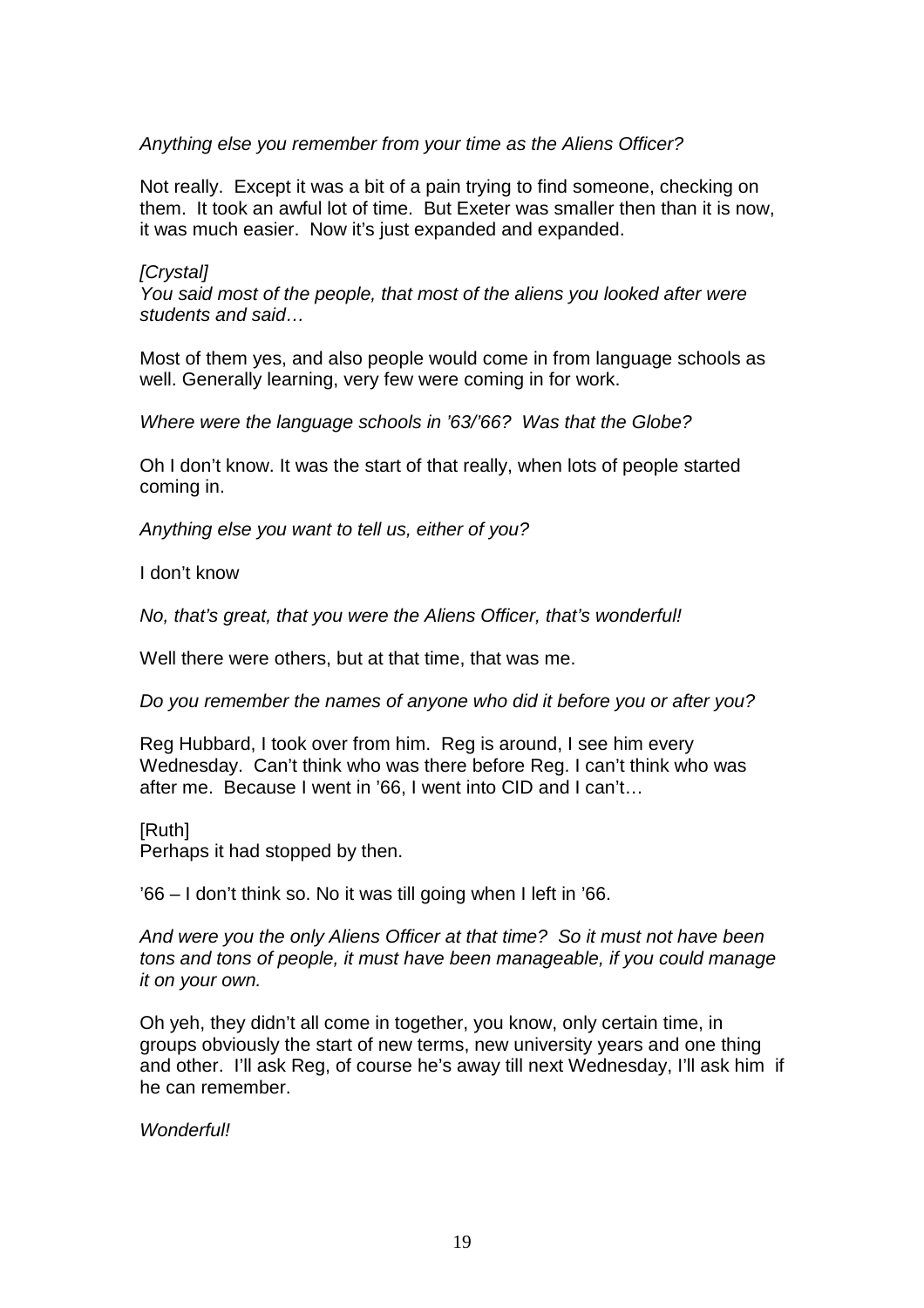He'll know. He'd have been there three years earlier, he'd have been there 1961-'63.

[Ruth]

The only other person I was thinking who might be able to help you, was Peter Hinchcliffe, didn't one of Micky and Sandra's sisters marry an American GI? Yes, because we went to the wedding. Sandra's sister, her daughter was a bridesmaid at Sandra and Mike's wedding. Yes, I don't know if you've talked to anyone who actually married a GI or went to America. Yes but Peter Hinchcliffe, his sister-in-law, he's always interested in talking about anything he knows and he's quite interested in local history.

She may not be living still.

[discussion on Peter Hinchcliffe & wedding]

I could ring him, or ask him if he's got your number…

That would be great. Or even if he had some documentary stuff without necessarily having to meet.

I've done quite a lot about Salvation Army local history, and he's done quite a lot about police local history, and whether he'd be interested to talk to you. I'll ask him.

Is he involved in the Police Museum?

Yes

I maybe met him. I went to visit the Police Museum a while back at Okehampton.

It's a bit of a muddle at the moment, or was. They haven't got it sorted out. I think it's moving again. I think it's going to Marsh Barton, I'm not sure.

I think we're done, thank you very much.

Would you like a copy of that.

We'd love one. wow, what a lot of photos!

I be happy for you to borrow them, but I do want them back eventually.

You're going to do something about..., which bit?

I'd just like to eventually set the broader context rather than the social history.

Yes, so GIs..

Black GI's in Exeter you might have done, and I'd set it into a broader context.